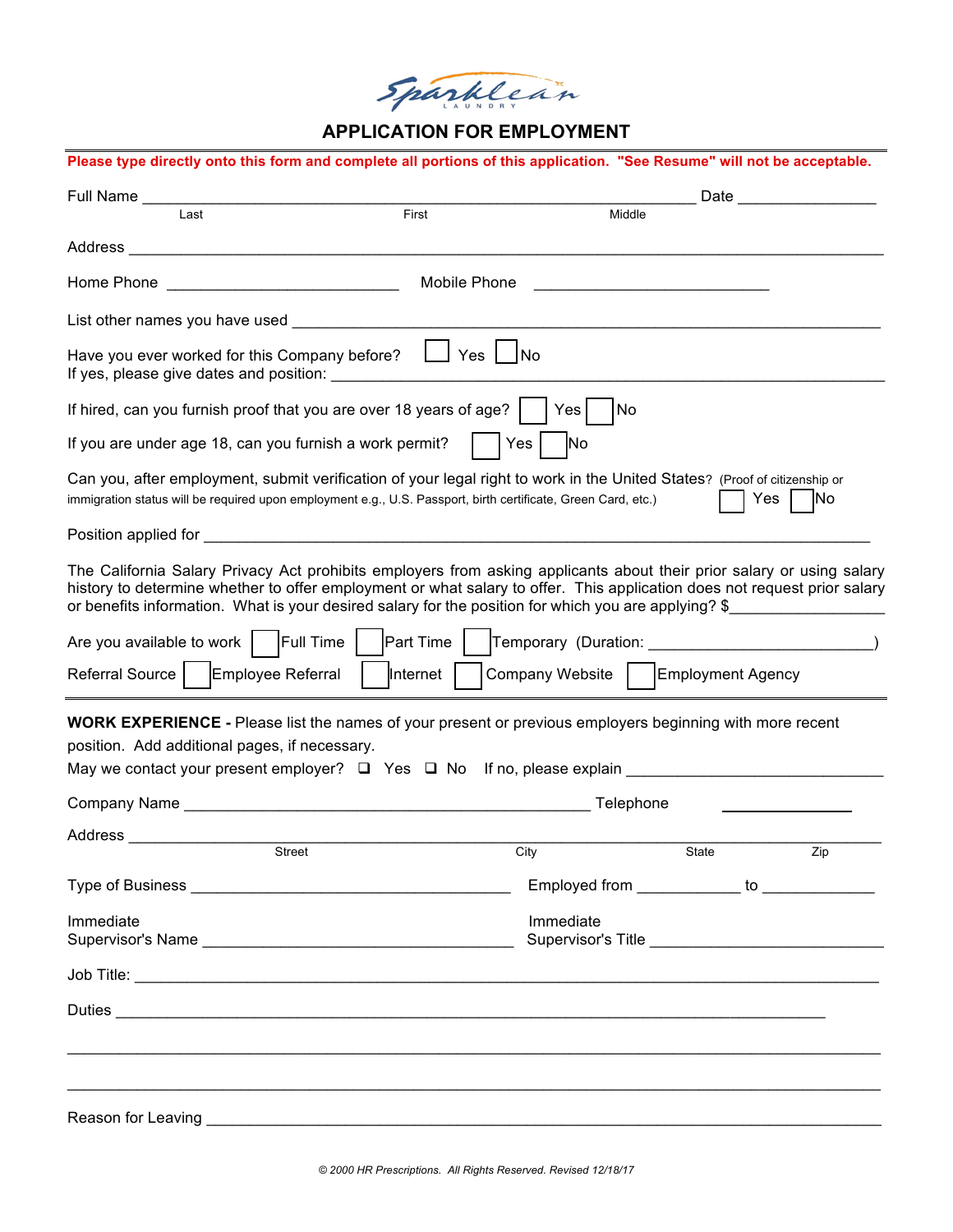| <b>WORK EXPERIENCE (contd.)</b>         |                                                                                                                                                                                                                                                   |                                                                                                                        |     |  |
|-----------------------------------------|---------------------------------------------------------------------------------------------------------------------------------------------------------------------------------------------------------------------------------------------------|------------------------------------------------------------------------------------------------------------------------|-----|--|
|                                         | Telephone                                                                                                                                                                                                                                         |                                                                                                                        |     |  |
|                                         |                                                                                                                                                                                                                                                   |                                                                                                                        |     |  |
| Street                                  | City                                                                                                                                                                                                                                              | State                                                                                                                  | Zip |  |
|                                         | Employed from _____________ to _____________                                                                                                                                                                                                      |                                                                                                                        |     |  |
| Immediate                               | Immediate                                                                                                                                                                                                                                         |                                                                                                                        |     |  |
|                                         |                                                                                                                                                                                                                                                   |                                                                                                                        |     |  |
|                                         |                                                                                                                                                                                                                                                   | <u> 1989 - Johann John Harry Harry Harry Harry Harry Harry Harry Harry Harry Harry Harry Harry Harry Harry Harry H</u> |     |  |
|                                         |                                                                                                                                                                                                                                                   |                                                                                                                        |     |  |
|                                         |                                                                                                                                                                                                                                                   |                                                                                                                        |     |  |
| Address _____________________<br>Street | City                                                                                                                                                                                                                                              | State                                                                                                                  | Zip |  |
|                                         |                                                                                                                                                                                                                                                   |                                                                                                                        |     |  |
|                                         | Employed from _____________ to ______________                                                                                                                                                                                                     |                                                                                                                        |     |  |
| Immediate                               | Immediate<br>Supervisor's Title <b>Contract Contract Contract Contract Contract Contract Contract Contract Contract Contract Contract Contract Contract Contract Contract Contract Contract Contract Contract Contract Contract Contract Cont</b> |                                                                                                                        |     |  |
|                                         |                                                                                                                                                                                                                                                   |                                                                                                                        |     |  |
|                                         |                                                                                                                                                                                                                                                   |                                                                                                                        |     |  |
|                                         |                                                                                                                                                                                                                                                   |                                                                                                                        |     |  |
|                                         | Telephone                                                                                                                                                                                                                                         |                                                                                                                        |     |  |
|                                         |                                                                                                                                                                                                                                                   |                                                                                                                        |     |  |
| Street                                  | City                                                                                                                                                                                                                                              | State                                                                                                                  | Zip |  |
|                                         | Employed from _____________ to _______________                                                                                                                                                                                                    |                                                                                                                        |     |  |
| Immediate                               | Immediate<br>Supervisor's Title <b>Constantine and Constantine Constantine and Constantine Constantine Constantine Constantine Constantine Constantine Constantine Constantine Constantine Constantine Constantine Constantine Constantine Co</b> |                                                                                                                        |     |  |
|                                         |                                                                                                                                                                                                                                                   |                                                                                                                        |     |  |
|                                         |                                                                                                                                                                                                                                                   |                                                                                                                        |     |  |
|                                         |                                                                                                                                                                                                                                                   |                                                                                                                        |     |  |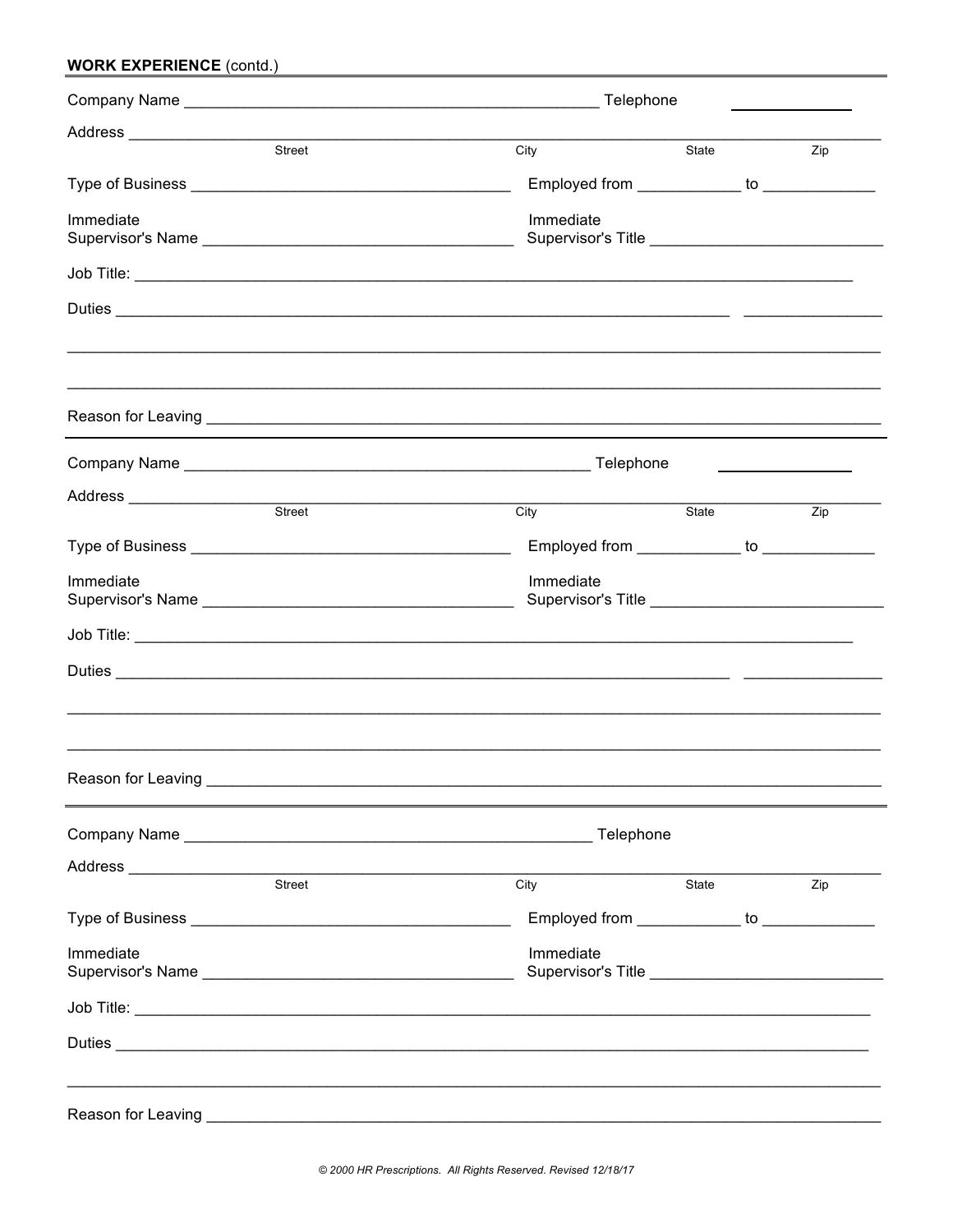|                                       |                                 | School | Location | <b>Major</b> | <b>Degree</b> |
|---------------------------------------|---------------------------------|--------|----------|--------------|---------------|
| <b>High School</b>                    | 4<br>J.                         |        |          | N/A          | N/A           |
| Trade/<br>Vocational<br><b>School</b> | 3<br>4                          |        |          |              |               |
| College                               | 3<br>$\overline{4}$<br>2<br>(●) |        |          |              |               |
| Graduate<br><b>School</b>             | 3<br>4<br>$\bullet$             |        |          |              |               |

#### **Special skills and qualifications and any honors received:**

Summarize special skills and qualifications acquired from employment or other experience. State any additional information you feel may be useful to us in considering your application.

 $\mathcal{L}_\mathcal{L} = \{ \mathcal{L}_\mathcal{L} = \{ \mathcal{L}_\mathcal{L} = \{ \mathcal{L}_\mathcal{L} = \{ \mathcal{L}_\mathcal{L} = \{ \mathcal{L}_\mathcal{L} = \{ \mathcal{L}_\mathcal{L} = \{ \mathcal{L}_\mathcal{L} = \{ \mathcal{L}_\mathcal{L} = \{ \mathcal{L}_\mathcal{L} = \{ \mathcal{L}_\mathcal{L} = \{ \mathcal{L}_\mathcal{L} = \{ \mathcal{L}_\mathcal{L} = \{ \mathcal{L}_\mathcal{L} = \{ \mathcal{L}_\mathcal{$ 

 $\_$  ,  $\_$  ,  $\_$  ,  $\_$  ,  $\_$  ,  $\_$  ,  $\_$  ,  $\_$  ,  $\_$  ,  $\_$  ,  $\_$  ,  $\_$  ,  $\_$  ,  $\_$  ,  $\_$  ,  $\_$  ,  $\_$  ,  $\_$  ,  $\_$  ,  $\_$  ,  $\_$  ,  $\_$  ,  $\_$  ,  $\_$  ,  $\_$  ,  $\_$  ,  $\_$  ,  $\_$  ,  $\_$  ,  $\_$  ,  $\_$  ,  $\_$  ,  $\_$  ,  $\_$  ,  $\_$  ,  $\_$  ,  $\_$  ,

**\_\_\_\_\_\_\_\_\_\_\_\_\_\_\_\_\_\_\_\_\_\_\_\_\_\_\_\_\_\_\_\_\_\_\_\_\_\_\_\_\_\_\_\_\_\_\_\_\_\_\_\_\_\_\_\_\_\_\_\_\_\_\_\_\_\_\_\_\_\_\_\_\_\_\_\_\_\_\_\_\_\_\_\_\_\_\_\_\_\_\_\_\_\_**

 $\mathcal{L}_\mathcal{L} = \{ \mathcal{L}_\mathcal{L} = \{ \mathcal{L}_\mathcal{L} = \{ \mathcal{L}_\mathcal{L} = \{ \mathcal{L}_\mathcal{L} = \{ \mathcal{L}_\mathcal{L} = \{ \mathcal{L}_\mathcal{L} = \{ \mathcal{L}_\mathcal{L} = \{ \mathcal{L}_\mathcal{L} = \{ \mathcal{L}_\mathcal{L} = \{ \mathcal{L}_\mathcal{L} = \{ \mathcal{L}_\mathcal{L} = \{ \mathcal{L}_\mathcal{L} = \{ \mathcal{L}_\mathcal{L} = \{ \mathcal{L}_\mathcal{$ 

**List computer skills (if applicable to the position for which you are applying)** 

Are you capable of satisfactorily performing the essential job duties required of the position for which you are applying? Yes | No

**PROFESSIONAL LICENSES AND CERTIFICATIONS** (include Driver's License, if job related)

Type State Issue Date Expiration Date Number

**Indicate languages (other than English) that you speak, read, and/or write if it is necessary for the position for which you are applying.** (The Company, in compliance with California State Law, maintains a directory of employees who are able to translate or sign.)

 $\_$  ,  $\_$  ,  $\_$  ,  $\_$  ,  $\_$  ,  $\_$  ,  $\_$  ,  $\_$  ,  $\_$  ,  $\_$  ,  $\_$  ,  $\_$  ,  $\_$  ,  $\_$  ,  $\_$  ,  $\_$  ,  $\_$  ,  $\_$  ,  $\_$  ,  $\_$  ,  $\_$  ,  $\_$  ,  $\_$  ,  $\_$  ,  $\_$  ,  $\_$  ,  $\_$  ,  $\_$  ,  $\_$  ,  $\_$  ,  $\_$  ,  $\_$  ,  $\_$  ,  $\_$  ,  $\_$  ,  $\_$  ,  $\_$  ,

|              | <b>Fluent</b> | Good | Fair |
|--------------|---------------|------|------|
| <b>Speak</b> |               |      |      |
| Read         |               |      |      |
| Write        |               |      |      |

#### **PERSONAL REFERENCES**

Please list persons who know you well, not previous employers or relatives

| Name | Occupation | Address (Street, City, State) | Telephone # | # of Yrs.<br>Known |
|------|------------|-------------------------------|-------------|--------------------|
|      |            |                               |             |                    |
|      |            |                               |             |                    |
|      |            |                               |             |                    |